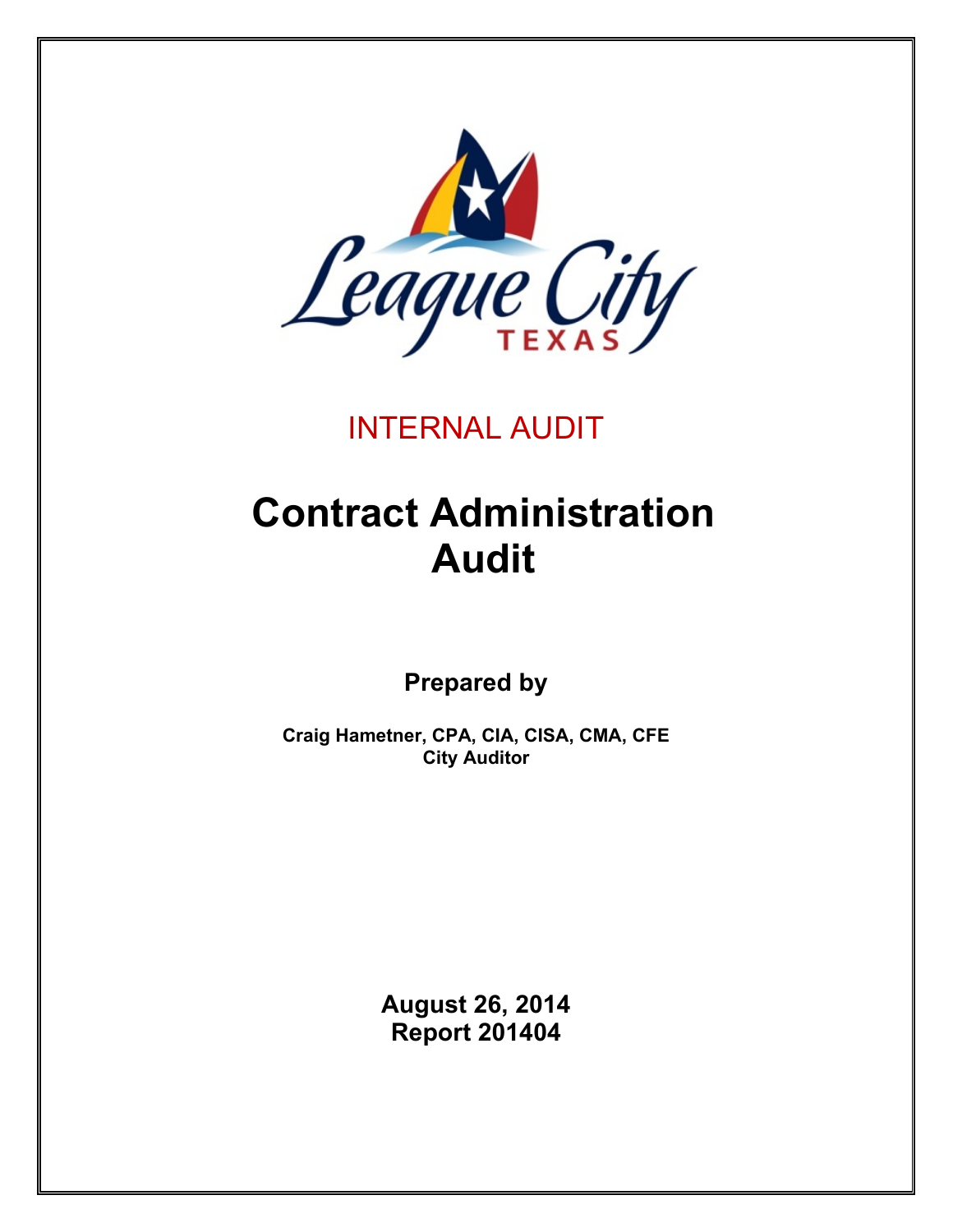# **Table of Contents**

# Page

<span id="page-1-0"></span>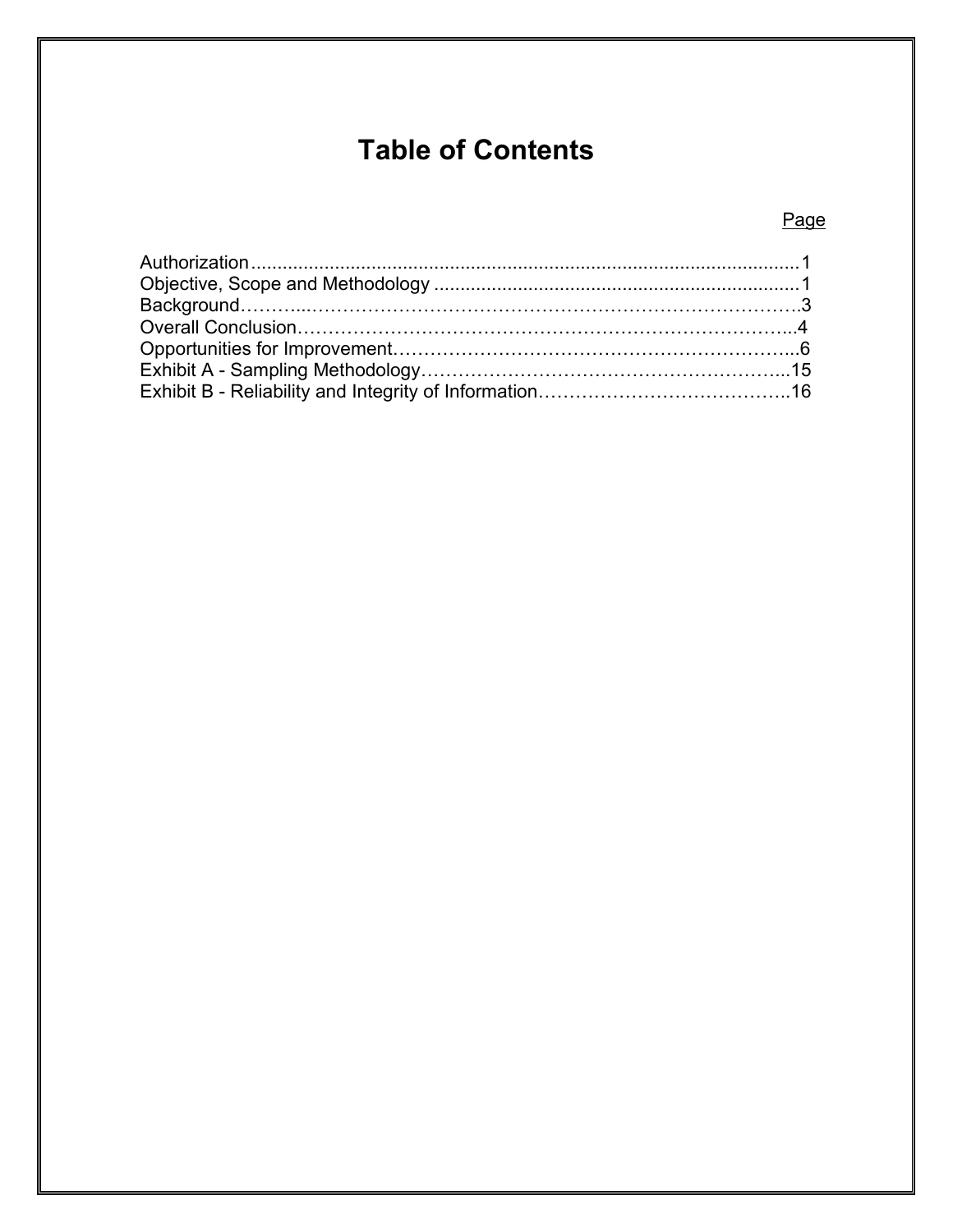### **Authorization**

The City Auditor has conducted a Contract Administration audit. This audit was conducted under the authority of Resolution #2013-51, Section 2-233, Powers and Duties, Subsection (b)(8) and (c), and in accordance with the Annual Audit Plan approved by the League City, City Council.

#### **Objective**

<span id="page-2-0"></span>The objective of this audit according to the Annual Audit Plan was to evaluate the process and determine if accountability is in place.

The sub-objectives were as follows:

- 1) Determine if general controls are sufficient and appropriate.
- 2) Verify compliance with Big League Dreams Contract

#### **Scope and Methodology**

The City Auditor conducted this audit in accordance with Generally Accepted Government Auditing Standards except this audit function has not had an external peer review. Those standards require planning and performing the audit to obtain sufficient, appropriate evidence to provide a reasonable basis for the findings and conclusions based on the audit objectives. The City Auditor believes that the evidence obtained provides a reasonable basis for the findings and conclusions based on the audit objectives.

The sampling methodology is discussed in Exhibit A and the reliability and integrity of information is discussed in Exhibit B.

To adequately address the audit objectives and to describe the scope of work on internal controls, the City Auditor has:

- Inquired with the Purchasing Department regarding general accountability over Contract Administration.
- Read State Law and the City's Purchasing Policy and the Signatory Policy.
- Reviewed best practices on Contract Administration and another cities Contracting Policy.
- Used the Texas State Auditor's Contract Administration Model
- Reviewed the Maintenance and Operations agreement along with all amendments for Big League Dreams (BLD).
- Met with General Manager and toured the BLD facility.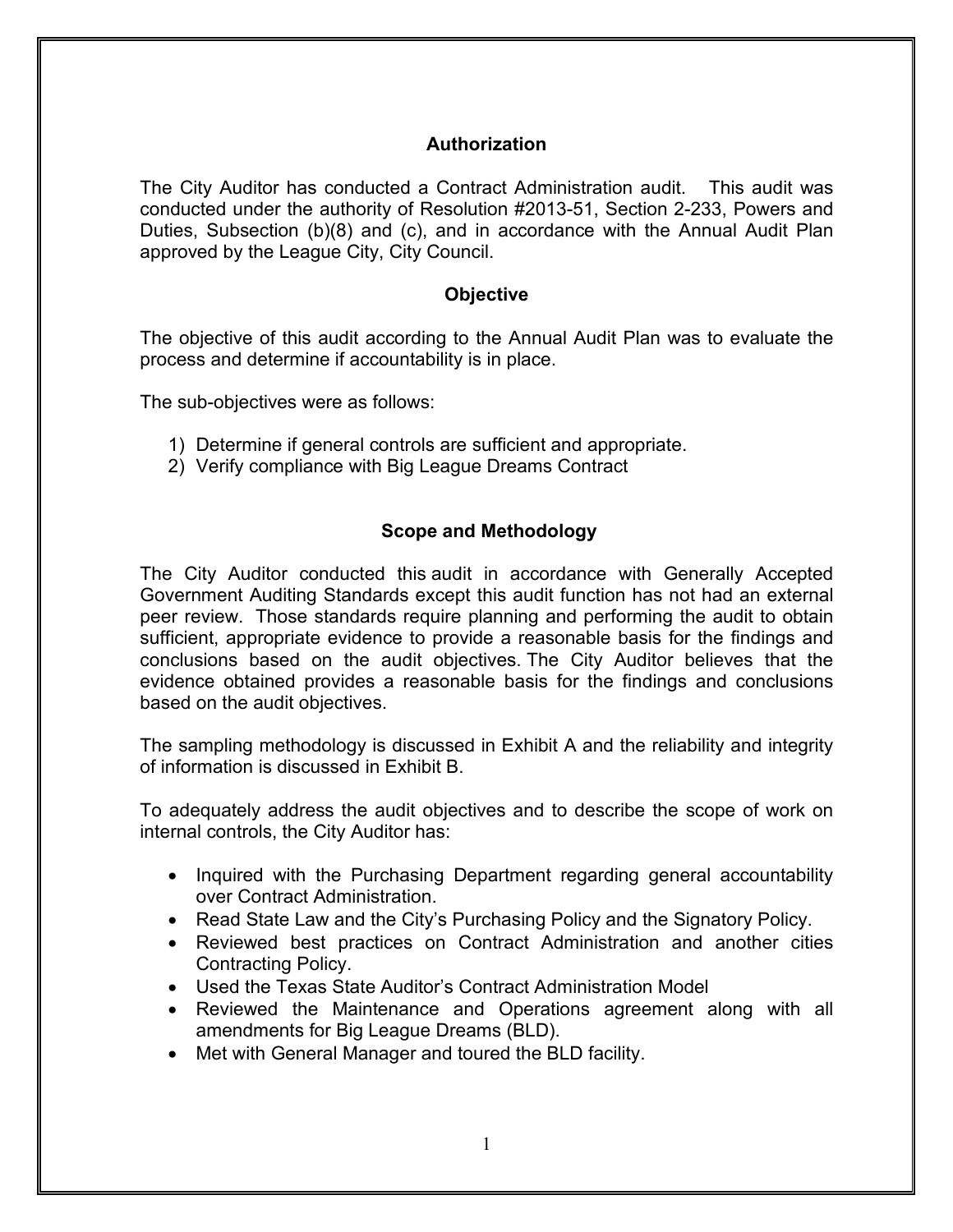The deficiencies in internal control that are significant within the context of the audit objective and based upon the audit work performed are stated in the Opportunities for Improvement section starting on page 6.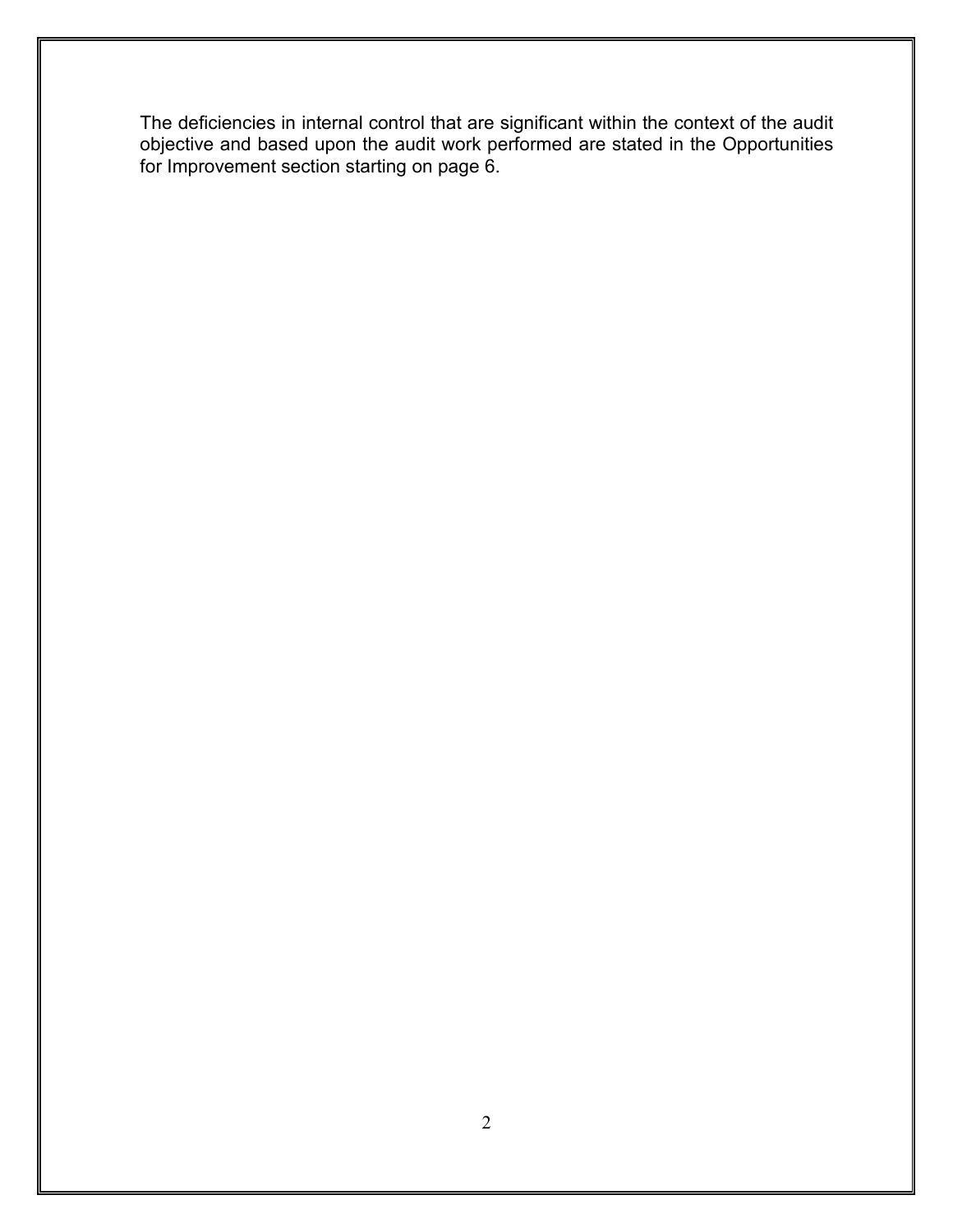# **Background**

#### *General Controls over Contracts*

The business of the city goes through the contracts the city has with other entities. Contracts account for a large amount of expenditure for the city. Because of this the city needs to ensure that:

- $\triangleright$  Contractor Selection Best-qualified contractors are selected
- $\triangleright$  Payment/Reimbursement Methodology Reasonable price is paid for the quality of services
- $\triangleright$  Contract Establishment Contract provisions hold contractor accountable
- $\triangleright$  Contract Oversight Contract terms are monitored and enforced

are handled prudently.

This audit reviewed that there was some type of selection process for each contract in the sample; that a reasonable price was paid for the good or service; that the contractor was held accountable and contract oversight was in place. Since this audit's objective was to review general controls, no in-depth or specific analysis was done on each of the above.

#### *Big League Dreams*

BLD is near the intersection of 646 and IH45. One of the features and main attraction to BLD is its replicas of major league stadiums. One can find the Green Monster of Fenway Park and the Vines of Wrigley Field all in a Little League setting.

The city owns the property and has a maintenance and operations agreement with BLD. Currently BLD pays the City a fixed payment of approximately \$250,000.

Starting in the January 2014 timeframe the City's management had some maintenance issues with BLD. It should be noted that the Auditor did not pursue those compliance Issues.

---------------------------------------------------------------------------------------------------------------

The word contract is used throughout this audit report. It can refer to agreements, memorandums of understanding or any other arrangement between parties regarding a course of action.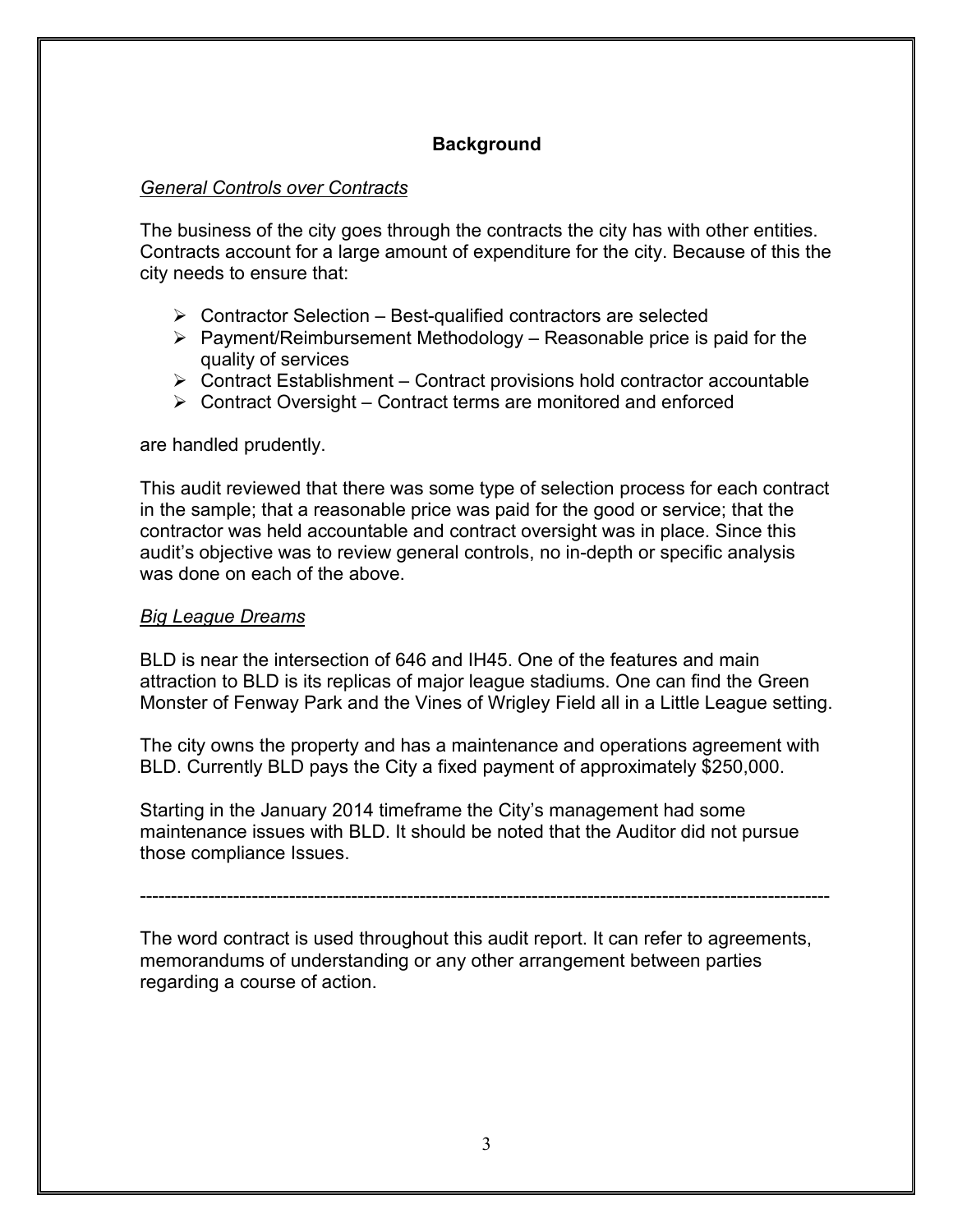# **Overall Conclusion**

The Contract Administration process for the city needs improvement as accountability is not in place.

- 1) General controls are not sufficient
- 2) The Big League Dreams contract has compliance issues previously addressed by management. This audit found a potential problem with insurance coverage

A summary of issues found is as follows: (Note 1: Each sampled item may not be all-inclusive of all that was lacking)(Note 2: All of these have been discussed with management)

- $\triangleright$  Sample Item 3 Not receiving reports as required
- $\triangleright$  Sample Item 4 Certificate of Insurance (COI) not checked and shows expired dates for insurance/Quarterly Financials not requested
- $\triangleright$  Sample Item 6 Grant Not all documents submitted in Laserfiche
- $\triangleright$  Sample Item 7 Not latest information in Laserfiche
- $\triangleright$  Sample Item 8 Did not go through Purchasing
- $\triangleright$  Sample Item 9 Did not go through Purchasing
- $\triangleright$  Sample Item 10 Did not go through Purchasing
- $\triangleright$  Sample Item 11 Did not go through Purchasing
- $\triangleright$  Sample Item 12 Did not go through Purchasing
- $\triangleright$  Sample Item 14 No COI found/Not in Laserfiche/Did not go through Purchasing
- $\triangleright$  Sample Item 15 No COI found/All information not found in Laserfiche/Can't determine if this went through Purchasing/Expired Contract
- $\triangleright$  Sample Item 16 Renewal after due date
- $\triangleright$  Sample Item 17 Can't determine if this went through Purchasing
- $\triangleright$  Sample Item 18 Should have gone through City Council/Did not go through Purchasing
- $\triangleright$  Sample Item 19 No contract for services portion of contract
- $\triangleright$  Sample Item 20 Contracts not executed properly
- $\triangleright$  Sample Item 21 Agreement not in Laserfiche/Did not go through Purchasing
- $\triangleright$  Sample Item 22 COI does not match bid
- $\triangleright$  Sample Item 23 No COI found
- $\triangleright$  Sample Item 24 No COI found/Not in Laserfiche
- $\triangleright$  Sample Item 25 Expired Term/City not listed as additional insured/Not in Laserfiche
- $\triangleright$  Sample Item 26 Federal and State Law compliance issues
- $\triangleright$  Sample Item 27 No contract found/Not in Laserfiche
- $\triangleright$  Sample Item 28 Not in Laserfiche
- $\triangleright$  Sample Item 29 Not in Laserfiche
- $\triangleright$  Sample Item 30 Not in Laserfiche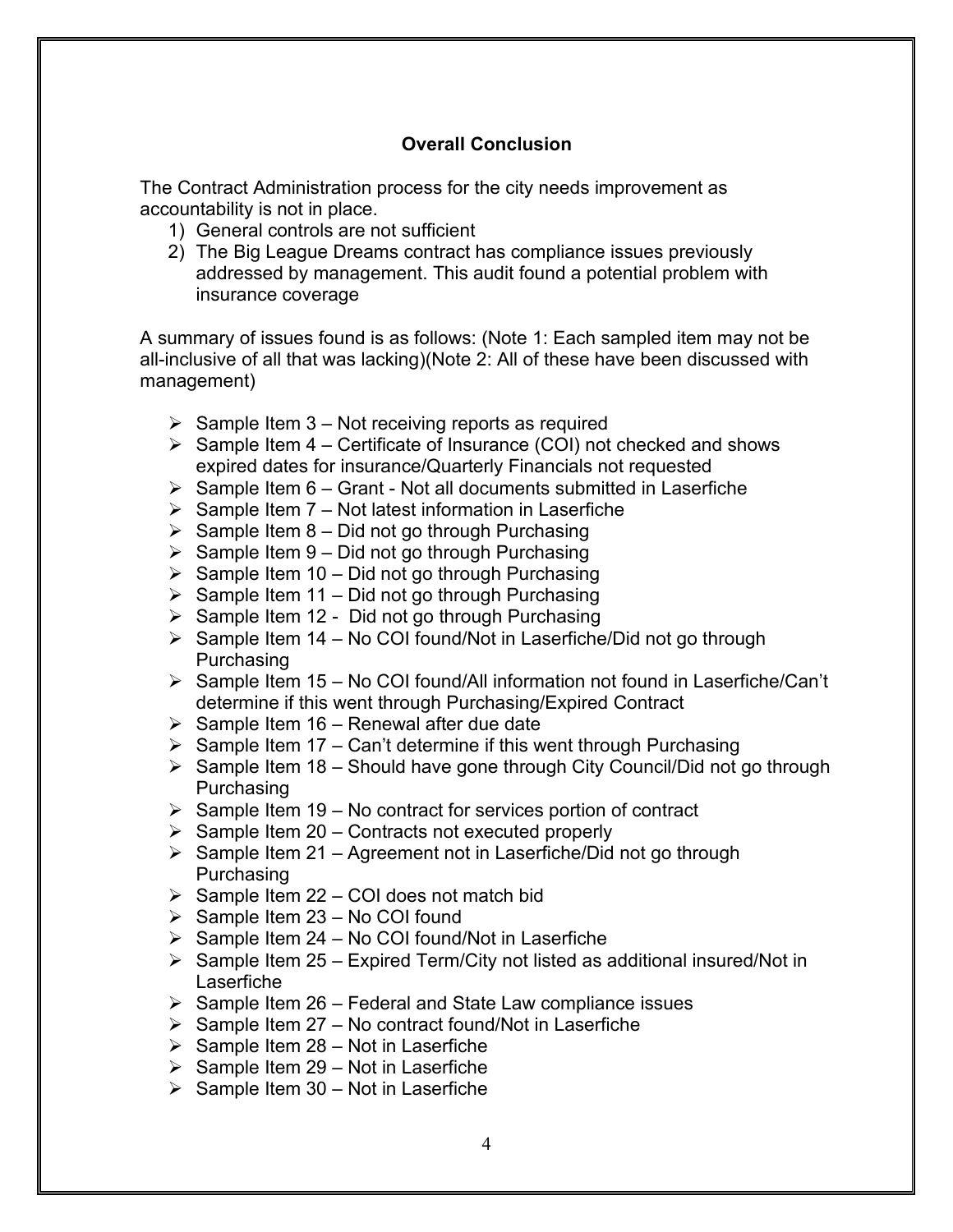- $\triangleright$  Sample Item 31 No contract found
- $\triangleright$  Sample Item 32 No contract found
- $\triangleright$  Sample Item 33 No contract found
- $\triangleright$  Sample Item 34 No contract found
- $\triangleright$  Sample Item 35 No COI found
- $\triangleright$  Sample Item 36 Not all provisions adhered to in agreement
- $\triangleright$  Big League Dreams Insurance Coverage is not per the contract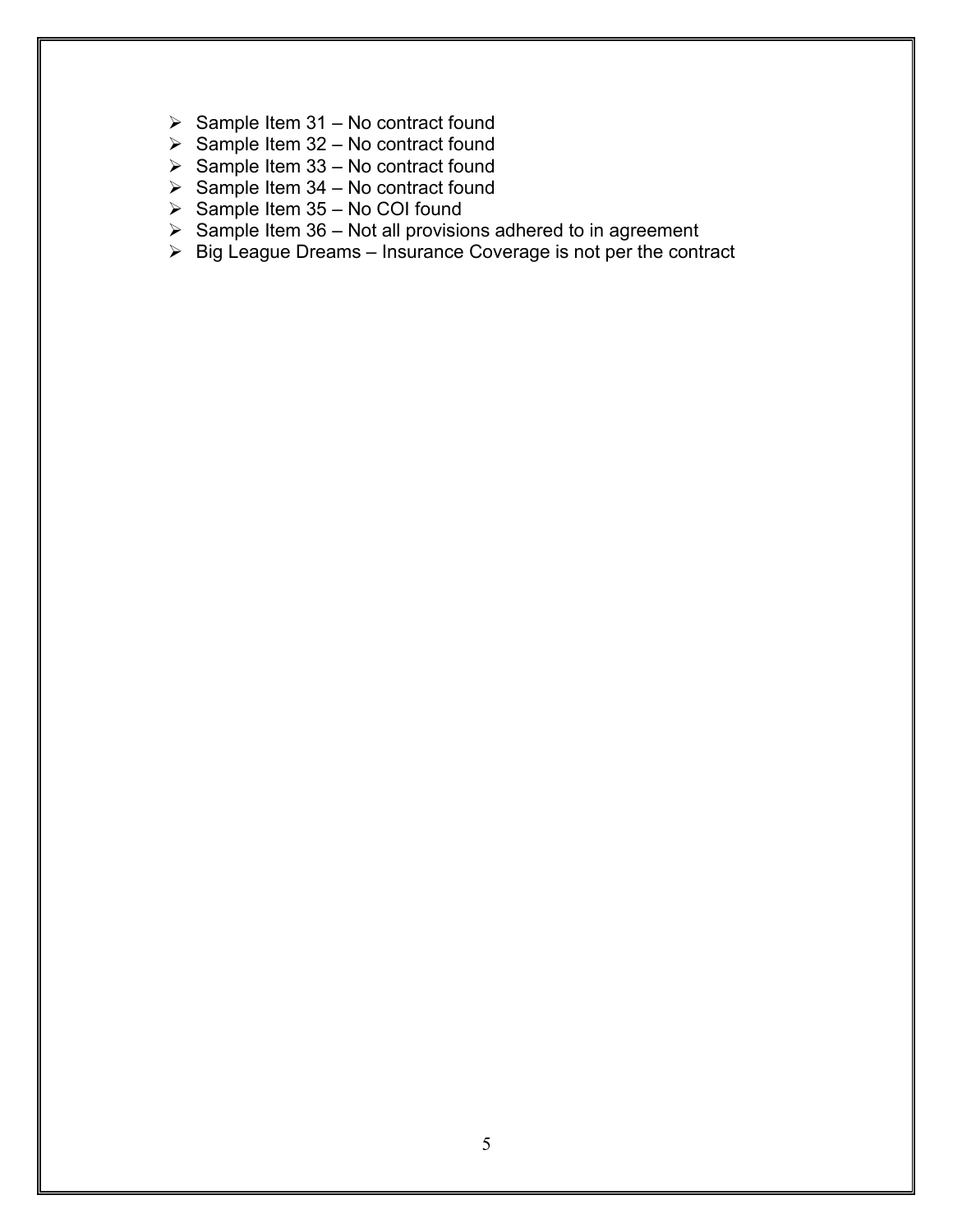# **Opportunities for Improvement**

During our audit we identified certain areas for improvement. Our audit was not designed or intended to be a detailed study of every relevant system, procedure, and transaction. Accordingly, the Opportunities for Improvement section presented in this report may not be all-inclusive of areas where improvement might be needed.

Management is in a unique position to best understand their operations and may be able to identify more efficient and effective approaches to the following recommendations:

#### **Finding #1 – Contracting Policies**

#### **Condition (The way it is)**

The several Purchasing related policies are fragmented and do not clearly define accountability and responsibility for each of the parties involved in the procurement process and is not as comprehensive as it needs to be.

#### **Criteria (The way it should be)**

One Contracting Policy that includes guidelines for all phases of the Contract Administration Model.

#### **Effect (So what?)**

Confusion and noncompliance with current policies may not allow the city to properly select a contractor, develop reasonable contract rates and performance metrics, and provide for proper monitoring of the contract.

#### **Cause (Difference between condition & criteria)**

Due to turnover of personnel, a holistic approach to contracting policy did not develop.

#### **Recommendation**

Create a one-stop shop for acquiring the know-how to properly administer contracts. Examples of additional items to be included in the policy are as follows:

- $\triangleright$  High Technology Purchases
- $\triangleright$  Conflict of Interests
- $\triangleright$  Renewal Options
- **▶ Construction Contracts**
- $\triangleright$  Risk Management/Insurance
	- Compare COI to contract/bid
	- City listed as additional insured
	- Provision for 30 days notice for material changes
- Contract Monitoring
- $\triangleright$  Sales Taxes
- **▶ Purchase Order vs. Contract**
- Change Orders
- $\triangleright$  Grants
- $\triangleright$  Memorandum of Understanding
- ▶ Parks & Cultural Services Agreement and Leases Contracts
- $\triangleright$  Interlocal Agreements City as an additional insured
- $\triangleright$  Right-to-Audit Clause (Ordinance 2013-51, Sec. 2-215 (a))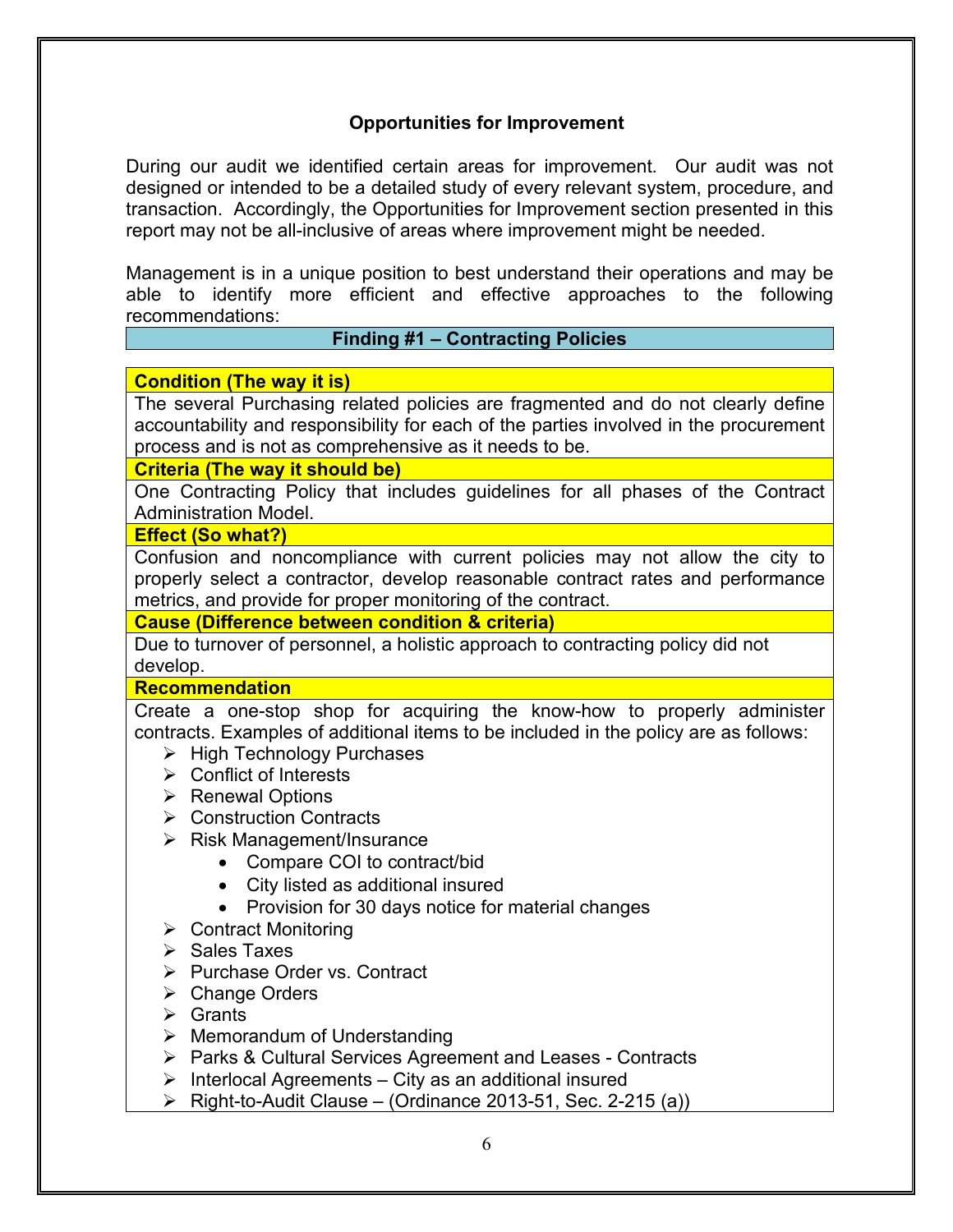- $\triangleright$  Performance Metrics All attributes of an agreement must be measurable with a reasonable effort. Examples are as follows:
	- Certain % off of list price
	- Number of spray applications
	- Response Time
	- Mean Time to Repair
	- Schedule Compliance
	- Backlog
	- Performance Objectives

# **Management Response**

# **Concur**

# **Action Plan**

Management clearly agrees that there are "opportunities for improvement" and have begun by updating the Purchasing Policy and Procedure Manual that will include guidelines for contract administration. As a part of this need to improve the process, Purchasing will develop a working group of managers and employees to serve as a "User Group" and develop clear and concise procedures for Contract Administration.

# **Implementation Date**

# **October 1, 2014**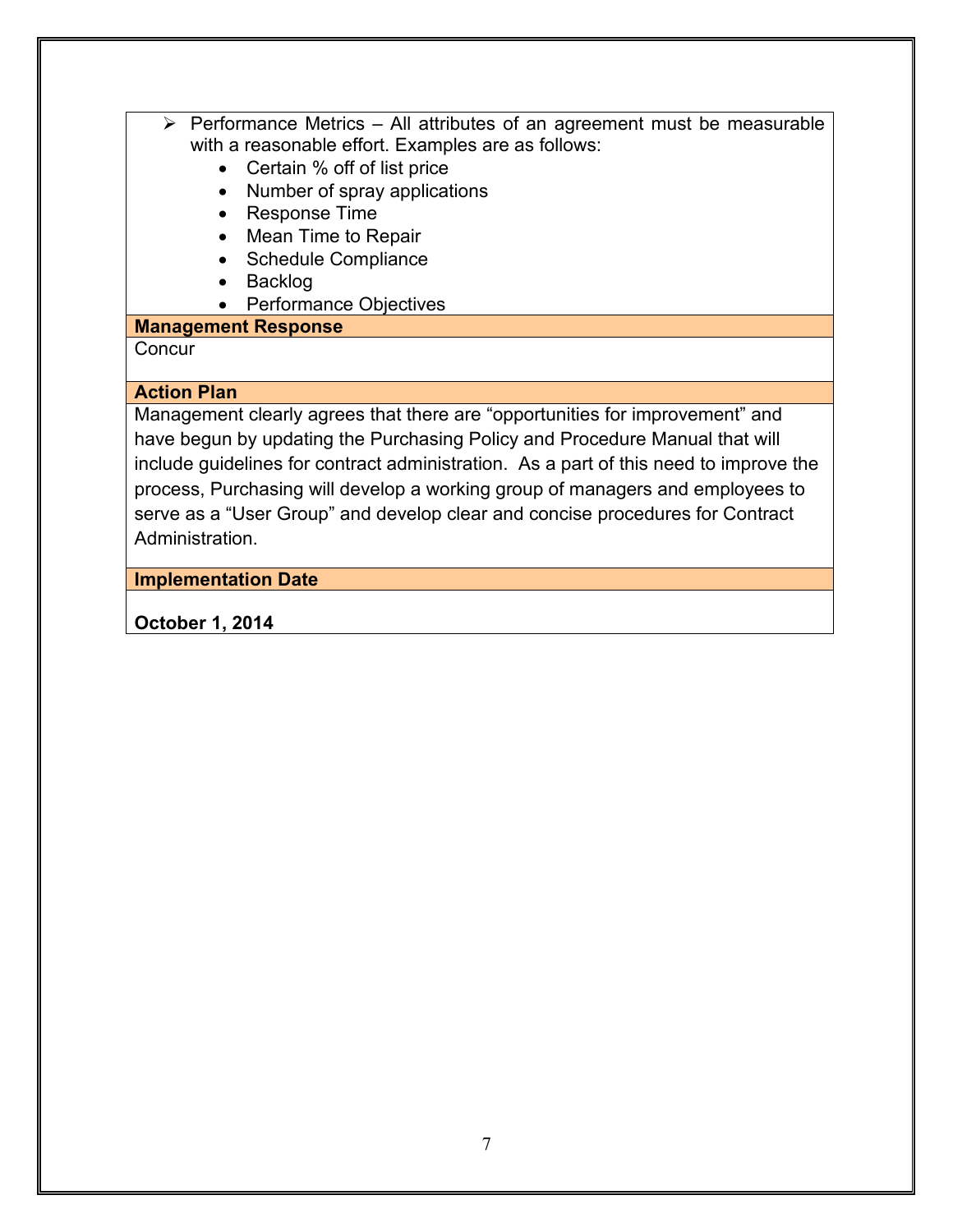# **Finding #2 – Training**

#### **Condition (The way it is)**

During the audit it became apparent that responsible parties were not aware of their tasks to carry out the Contract Administration Model.

#### **Criteria (The way it should be)**

Any individual responsible for any phase of contract administration should be trained on their responsibilities

#### **Effect (So what?)**

Important aspects of contract administration will be lacking. For example, if the contractor does not carry the proper amount of insurance, the city's risks will increase. If there is no knowledge for the proper selection of a contractor the taxpayer may not get the best deal. If a right to audit clause is missing the city may not have the ability to verify the activities of the contractor.

#### **Cause (Difference between condition & criteria)**

There must be a priority for identifying what the city needs training on and then develop the curriculum to satisfy the needs.

#### **Recommendation**

Create a needs assessment for training in the city and develop the means to provide the training.

#### **Management Response**

**Concur** 

#### **Action Plan**

Upon completion of the aforementioned Policy and Procedures Manual and working with the User Group, both comprehensive, high level, and end user training programs will be developed and presented to employees.

#### **Implementation Date**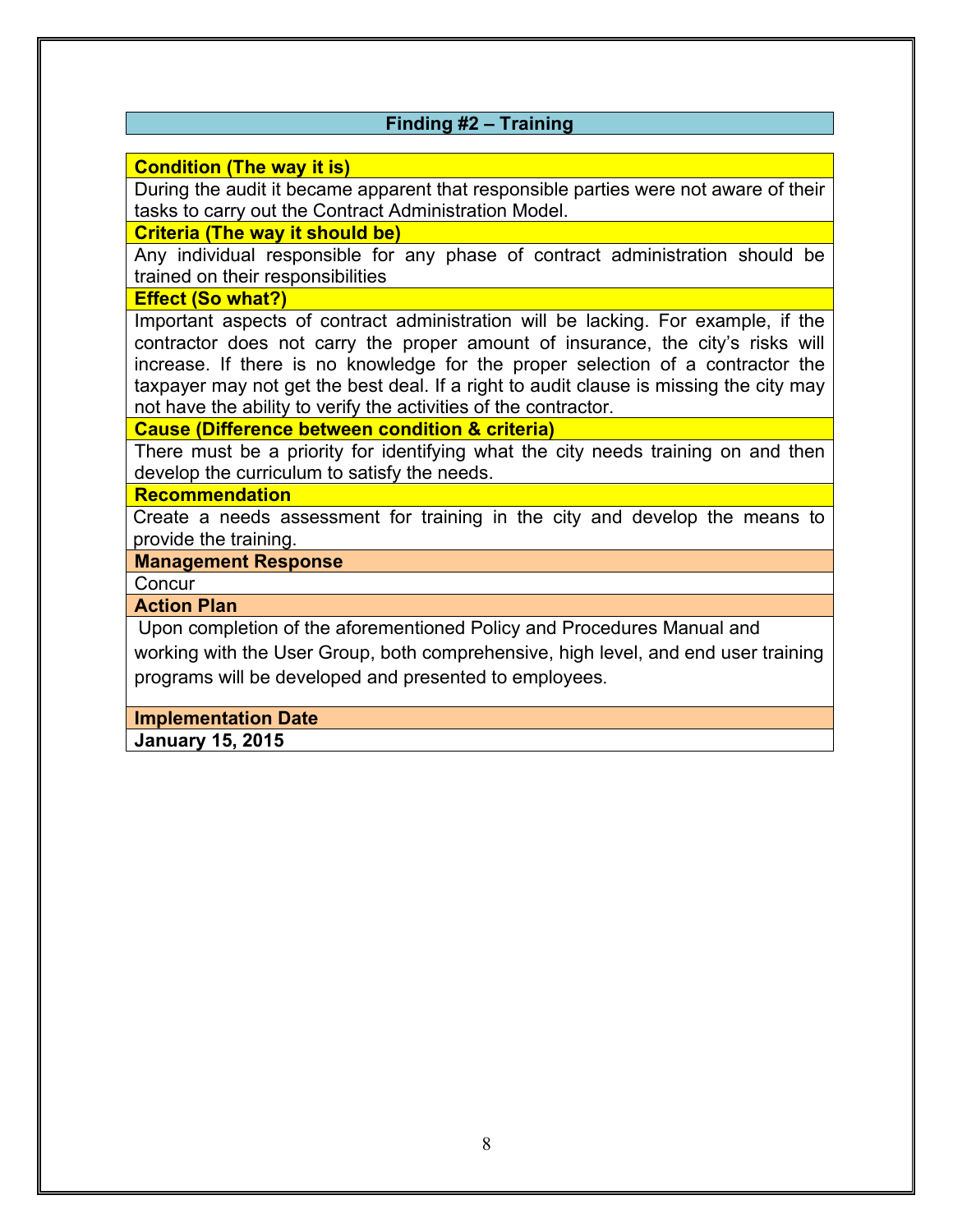# **Finding #3 – Proper Initial Review of Contracts**

#### **Condition (The way it is)**

Proper initial reviews of contracts are not always being made. Numerous sampled contracts had no City Attorney review or did not go through Purchasing.

#### **Criteria (The way it should be)**

Contracts should be approved as to form by the City Attorney. The Purchasing Department has been established to assist each department to procure necessary goods and services at the best possible price. Purchasing can assist by: 1) Keeping the city in compliance with state law. 2) Providing segregation of duties over the Purchasing Process. 3) Observing what is being purchased and by whom to isolate any purchases that may indicate the potential for quantity discounts. 4) Ensuring the city is aware of all arrangements the city has entered into. This is especially important during a crisis situation or when employees leave employment.

#### **Effect (So what?)**

Without the proper review of the City's contracts, the City's ability to reach its objectives may be compromised.

**Cause (Difference between condition & criteria)**

A lack of training and an assigned responsible party for each contract.

#### **Recommendation**

Establish a responsible person and backup for each contract in the city to facilitate the review process. A check-off sheet may be an enabler. Provide training for good contract administration.

#### **Management Response**

**Concur** 

#### **Action Plan**

- Working with the City Attorney, Purchasing has developed standard contracts for use.
- Going forward, all contracts, regardless of value, that are processed through the Purchasing Department will require both a responsible contact and backup person. This data will be maintained on the Contract Listing that has been developed and is managed in Purchasing.
- All contracts will have City Attorney approval.
- All city developed contracts will be included as a sample document in solicitations (bids, RFPs, etc.) and signed by the provider before City Council approval.

# **Implementation Date**

**Immediately**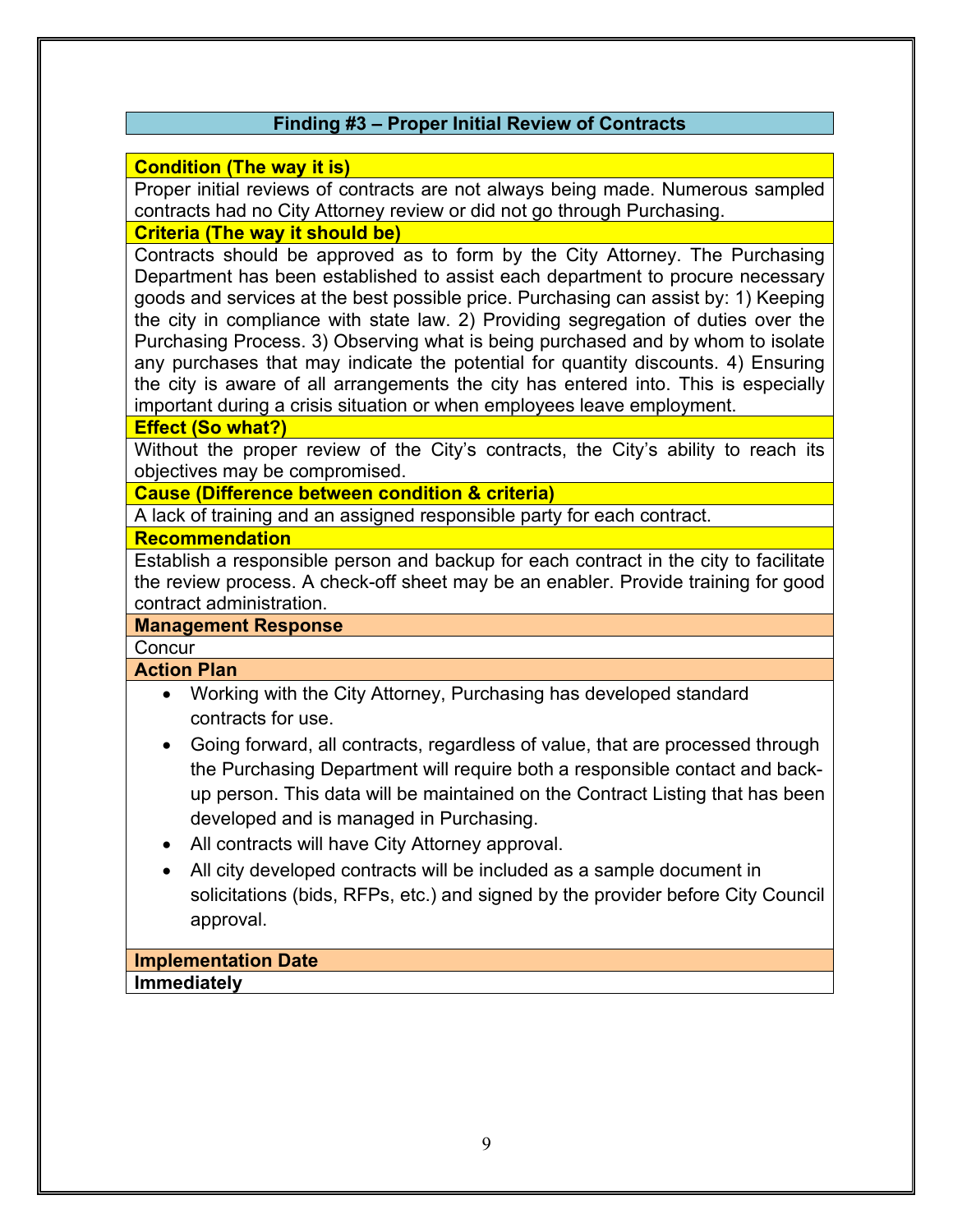# **Finding #4 – Monitoring**

#### **Condition (The way it is)**

Seven out of 36 contracts were not readily found or found at all. In 19 out of 36 contracts there was a lapse in monitoring. Eight of those lapses dealt with the Certificate of Insurance.

**Criteria (The way it should be)**

A contract is only as good as its monitoring and enforcement

#### **Effect (So what?)**

If the city or responsible person does not have the contract in possession that's readily available monitoring will not take place. Lapses in contract monitoring increases risk to the city. Risks may be in the form of:

- $\triangleright$  Not being able to evaluate the financial solvency of the other party
- $\triangleright$  Contract may not be executable
- $\triangleright$  Financial risks from a:
	- Lack of the appropriate insurance
	- Lack of naming the city as an additional insured
	- Lack of a 30-day notice for material changes not found in COI

# **Cause (Difference between condition & criteria)**

Accountability has not been assigned; Guidelines are not in place and training is lacking

#### **Recommendation**

Assign Accountability, Put the Guidelines in place; Provide training for the responsible parties.

#### **Management Response**

**Concur** 

#### **Action Plan**

- Accountability for the contract lies with the Director most closely related to the contract. The Director has the responsibility to deliver executed contracts to Purchasing and to the City Secretary.
- The City Manager has reinforced that assignment of responsibility at Director's meetings.
- That directive will be reinforced in the updated purchasing policy.
- Purchasing will develop comprehensive training for Contract Administration to include, but not limited to, overview; procurement process; tracking; monitoring, etc.

# **Implementation Date**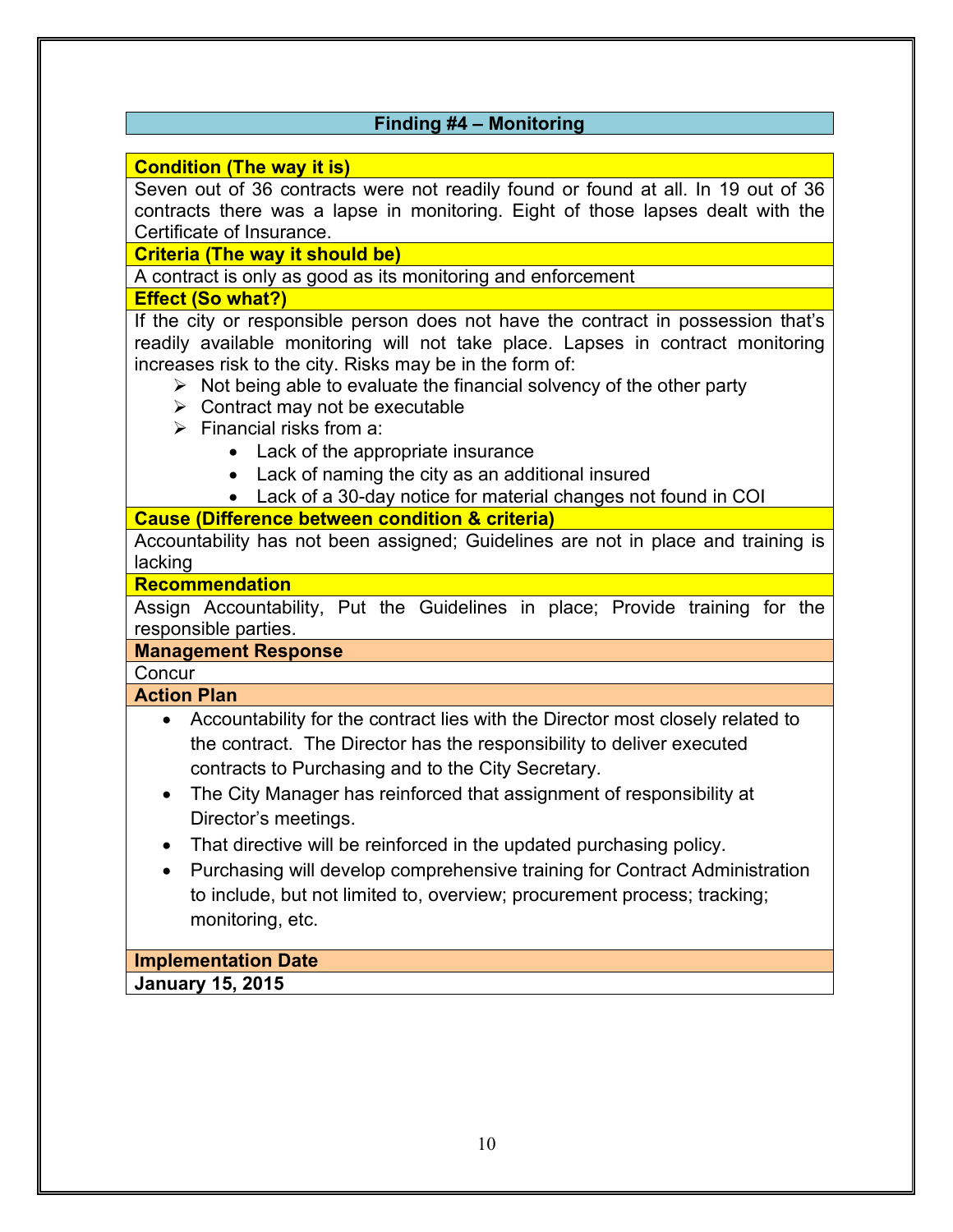# **Finding #5 – Central Repository**

#### **Condition (The way it is)**

The Central Repository (Laserfiche) was not used in 21 out of 36 contracts examined. Four out of the 21 either had partial information or not the latest information. Additionally, the majority of departments reporting contracts did not have them housed in Laserfiche.

#### **Criteria (The way it should be)**

An inventory of contracts needs to be stored in a readily available storage application to provide efficiency of contract utilization. From the effectiveness standpoint, the entire relationship established by a contract as it evolves over time is housed in one place.

#### **Effect (So what?)**

One cannot monitor a contract if it is not readily available. Without the electronic means one can only rely on memory and a paper filing.

#### **Cause (Difference between condition & criteria)**

There is a lack of information regarding a requirement that all contracts be given to the central repository

#### **Recommendation**

Require that all contracts be housed at the central repository. Explore the possibility of using Laserfiche for all contract approvals and expiration ticklers.

#### **Management Response**

#### **Concur**

# **Action Plan**

- The office of the City Secretary shall be the central repository for contracts for the City.
- Directors will be again reminded, via the updated purchasing policy and training, to provide all contracts to Purchasing for transmittal to central repository (City Secretary).
- Currently IT, Purchasing and the City Secretary are exploring opportunities to use Laserfiche technology for contract approvals, etc. In the meantime, Purchasing has developed a Master Contract List, for those contracts that are routed through our department. This listing includes a 90-day tickler for contract end or renewal.

#### **Implementation Date**

**Ongoing, to be complete by January 15, 2015**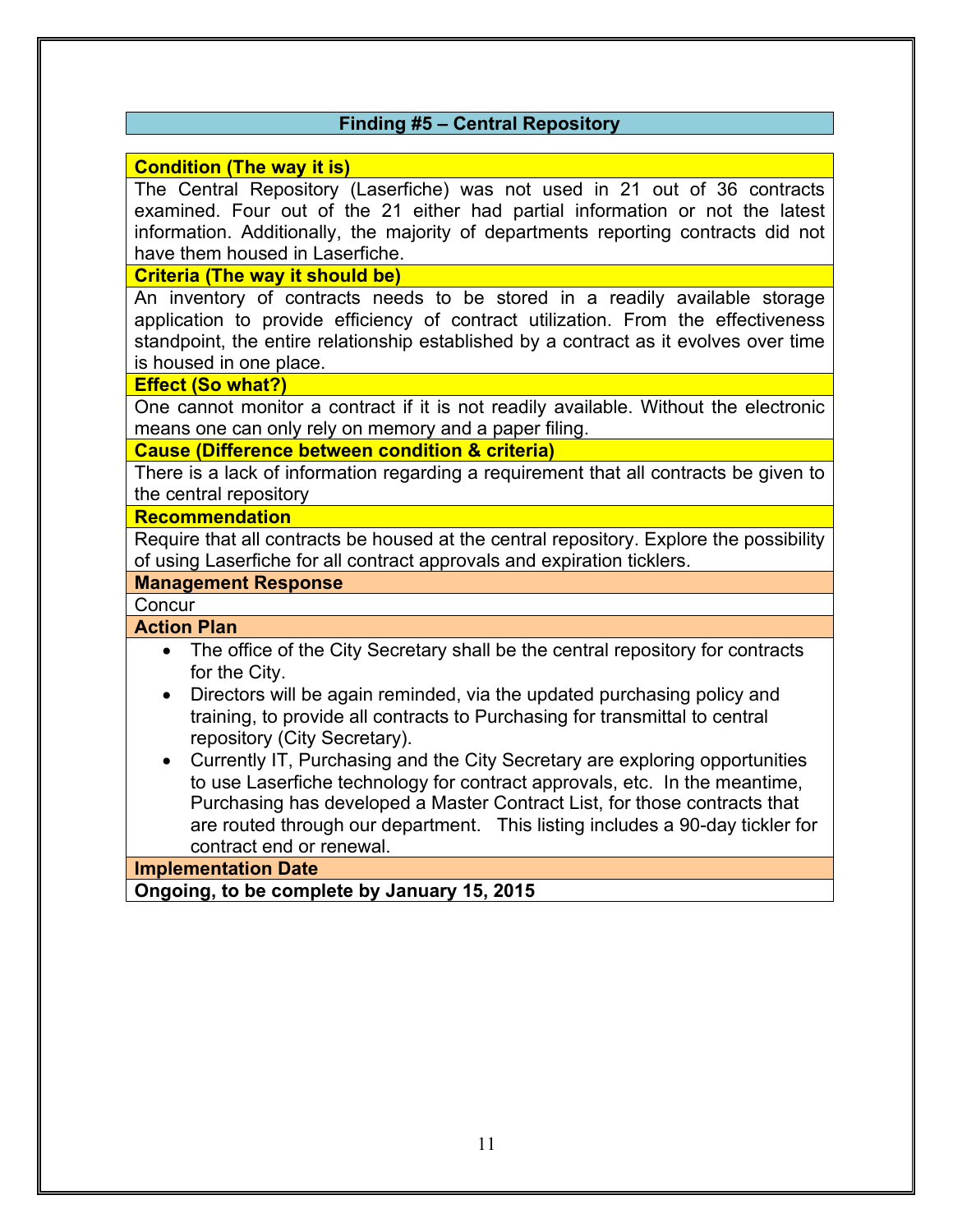# **Finding #6 – 4B Industrial Development Corporation**

#### **Condition (The way it is)**

No evidence of training for certain city officials.

**The city performs administrative functions for the 4B but is not reimbursed**.

A determination has not been made of what exemption status applies to the 4B and if necessary submit paperwork requesting the exemption. This is for federal tax exemption.

**Criteria (The way it should be)**

- A) Texas Local Government Code Section 502.101 Certain Section 4B economic development and city officials are required to complete a training seminar. The officials must complete a seminar once every 24 months.
- B) A city cannot provide anything of value to the 4B without due consideration. AG Opinion no. JC-0109 states: "Thus, in answer to your question, section 21 of article 5190.6 prohibits a city from giving money or services to a development corporation it has established. We note, however, that the Act does not preclude a city and development corporation from entering into a contract pursuant to which the city provides the development corporation with services in exchange for consideration from the development corporation."
- C) Section 501(c)(3) requires Form 1023 to be filed with the IRS requesting this exemption.

**Effect (So what?)**

Non-Compliance with Federal and State laws

**Cause (Difference between condition & criteria)**

Management Oversight

#### **Recommendation**

Revisit the laws that affect 4B Industrial Development Corporations

# **Management Response**

Management Concurs

#### **Action Plan**

- A) The training requirement includes both representatives of the 4B and of the City. The 4B representative has been trained. The designated City officials have not. Section 502.001(a) (1) requires training at least once in each 24 month period for "the municipal attorney, administrator, or clerk of the municipality". The City Manager will attend qualified training within the next six months.
- B) City Staff is working to develop an interlocal agreement with the 4B to provide for the reimbursement of administrative costs incurred by the City on behalf of the 4B.

C) Staff is in the process of filing for exempt status recognition

#### **Implementation Date**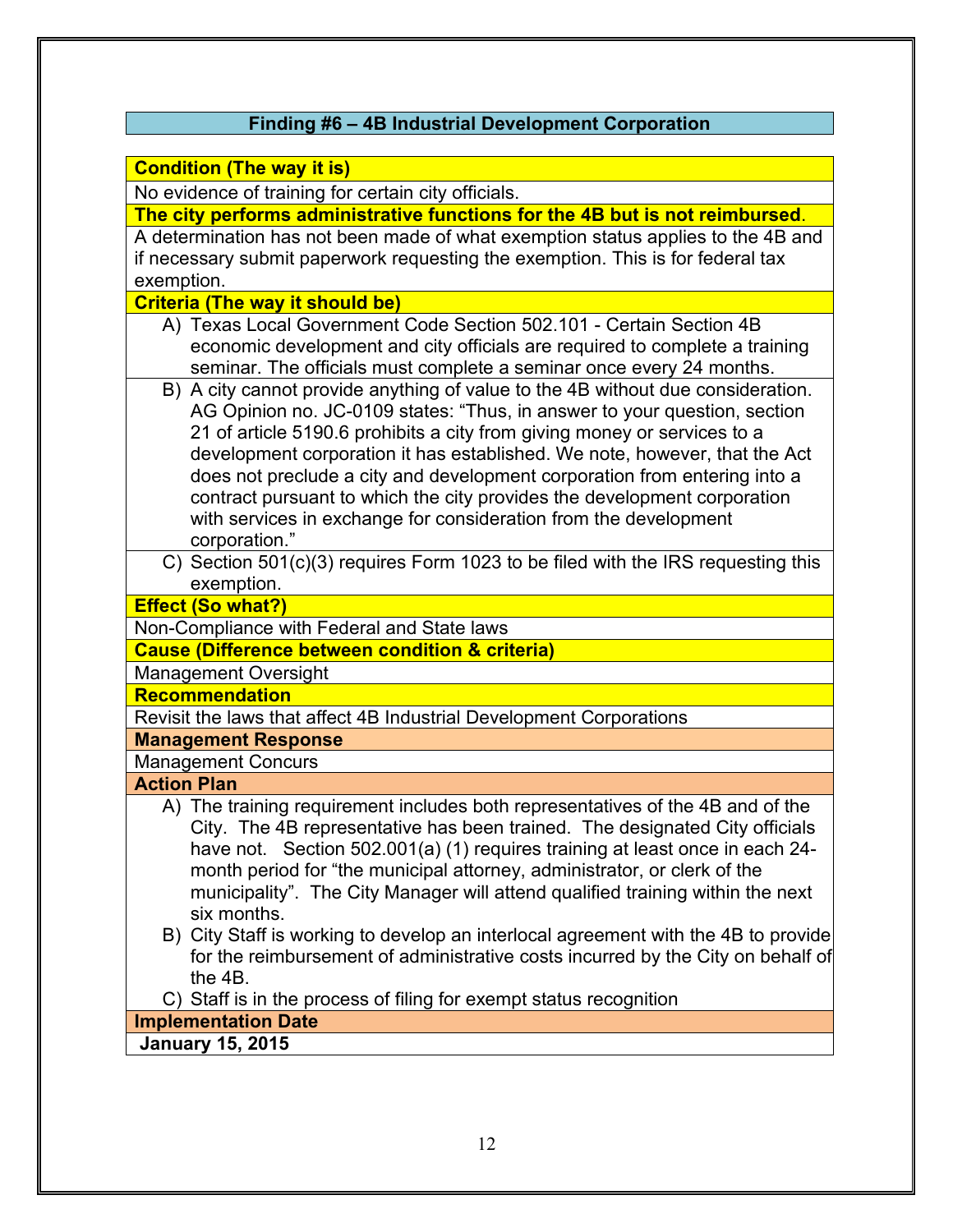# **Finding #7 – Automatic Renewals**

#### **Condition (The way it is)**

7 out of 36 contracts had automatic renewals.

**Criteria (The way it should be)**

Prudent business practices require due diligence in the acquisition of products and services.

#### **Effect (So what?)**

Automatic renewals may not always provide the city with the best alternatives to purchasing. An excessively long-time for automatic renewals may not keep up with the dynamic business environment.

#### **Cause (Difference between condition & criteria)**

Automatic renewals are a convenient way of purchasing as they save administrative costs from the continuous time-consuming task of getting quotes or re-bidding a product or service.

#### **Recommendation**

Put limits on the duration of automatic renewals.

**Management Response**

**Concur** 

**Action Plan**

All new contracts issued through the Purchasing Department will have term limits and limited (if any) renewal options with a defined escalation clause. Incorporated in the revised policy, renewals will be limited to provide a total term of no longer than three (3) years in most cases. All renewal provisions will include defined pricing.

#### **Implementation Date Immediately**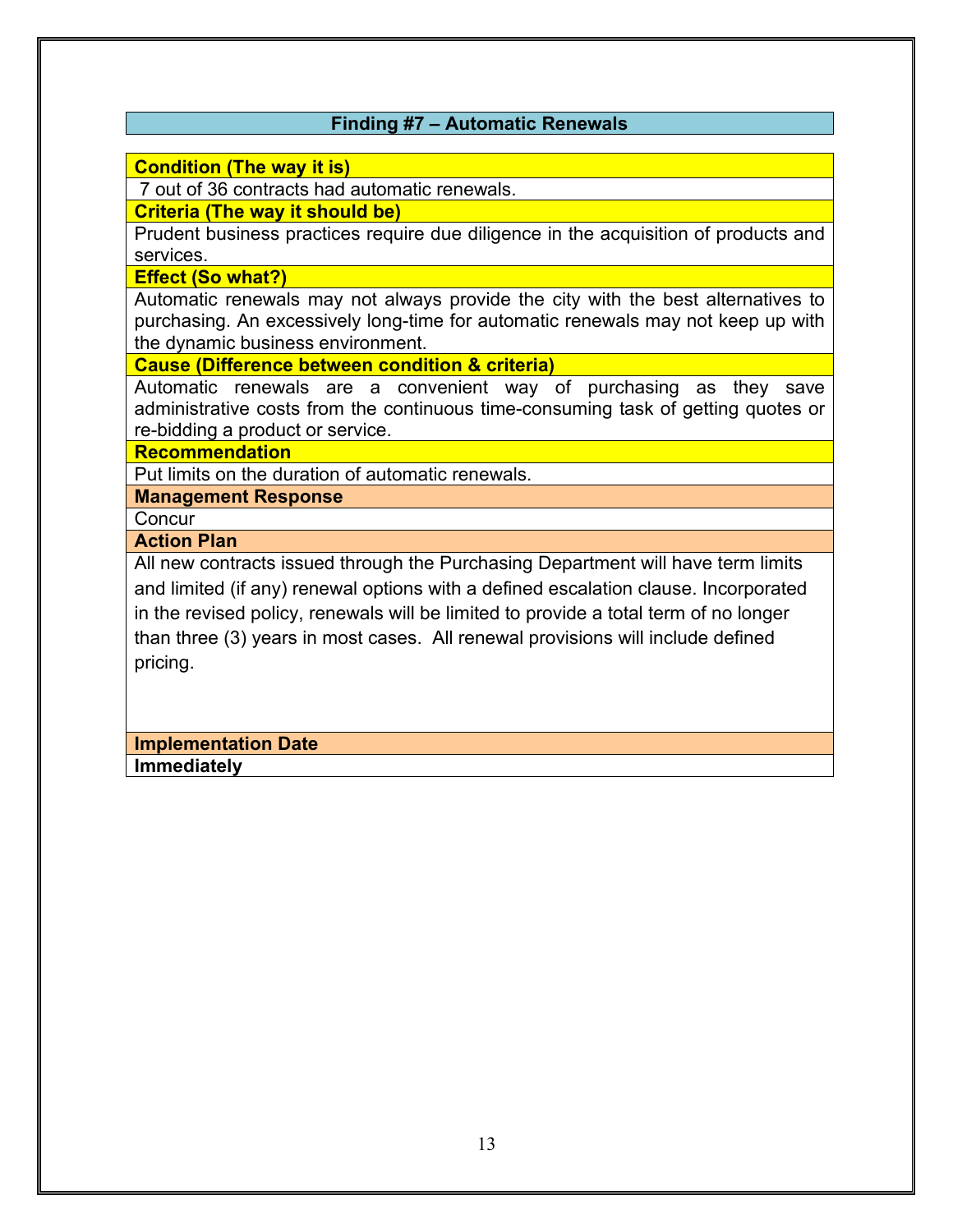# **Finding #8 – Big League Dreams**

#### **Condition (The way it is)**

General Liability coverage according to the contract should be \$2,000,000 per occurrence. Certificate of Insurance states \$1,000,000.

#### **Criteria (The way it should be)**

Contract Insurance Amount must equal Actual Insurance Coverage.

**Effect (So what?)**

The City could take on additional risk (\$\$\$) if there was an occurrence between \$1,000,000 - \$2,000,000. Insurance is meant to share risk.

**Cause (Difference between condition & criteria)**

No accountability was assigned to monitor this contract. No policy or training exists to educate an employee on what to look for on a COI

# **Recommendation**

Contact Big League Dreams and inform them of the shortfall and ensure that it gets corrected.

**Management Response**

**Concur** 

# **Action Plan**

- 1) Training on Certificate of Insurance requirements will be a part of the contract administration training planned for the upcoming fiscal year.
- 2) The Deputy City Manager and City Attorney are working toward resolution of the insurance and other issues with the contractor

#### **Implementation Date**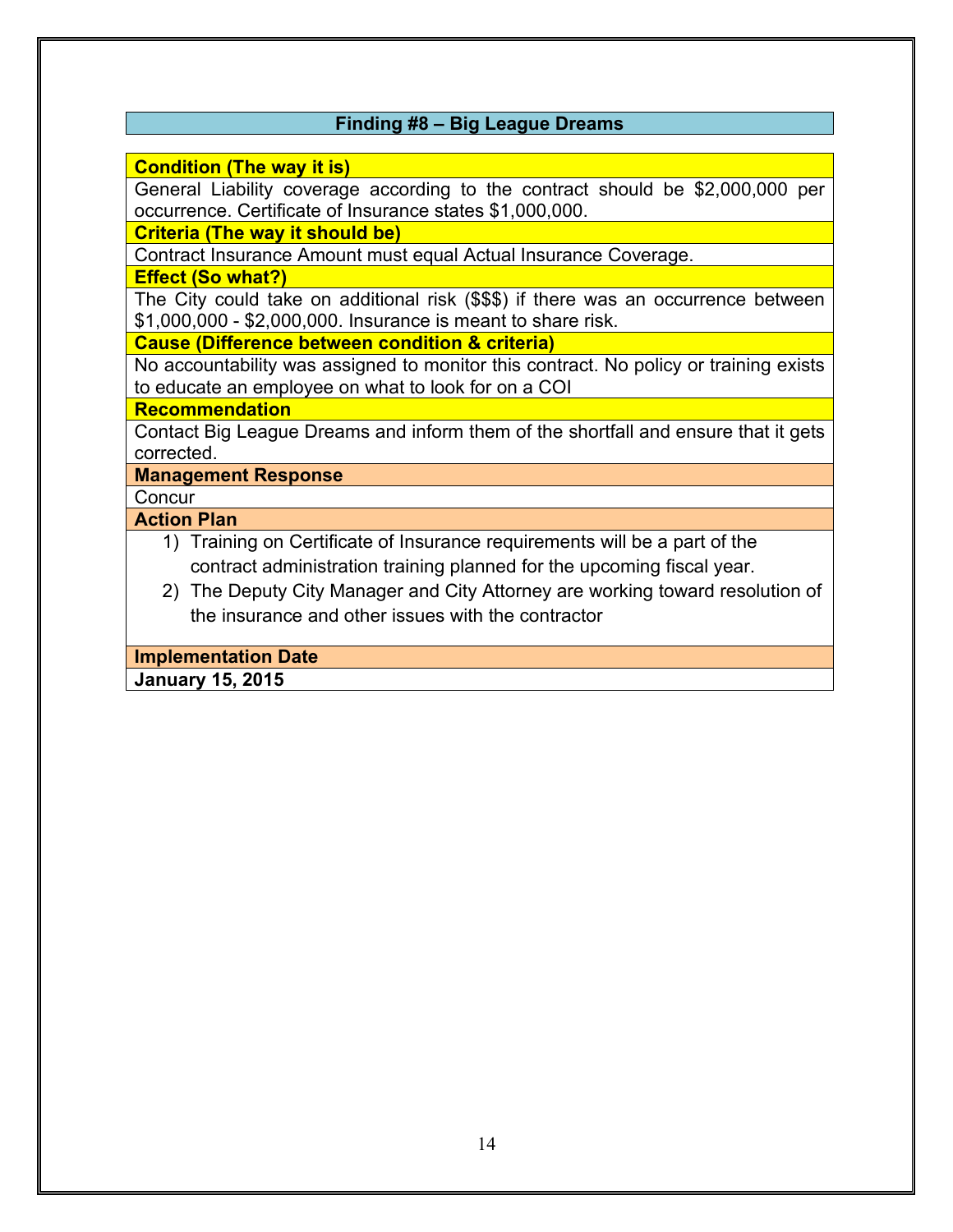# **EXHIBIT A**

# **Sampling Methodology**

The contracts in this audit were either picked from:

- $\triangleright$  Laserfiche City Secretary's database of contracts
- $\triangleright$  Purchasing Storage Directive Where all Purchasing Bids, Contracts, Request for Proposals, Request for Qualifications are stored electronically
- $\triangleright$  Departments Inquiry was made with departments asking for all contracts they are involved with.

A sample of 36 contracts was reviewed for this audit. The sample was judgmentally chosen. The sample included 14 different departments. Different types of contracts were selected. They included competitively bid, non-profit, interlocal, grants, and department quotes.

Analysis was performed to determine if contracts originating in the departments made their way to Laserfiche, the central repository.

It is noteworthy to state that a complete population of contracts in existence is not possible since not all contracts made their way to Laserfiche or even the Purchasing Department.